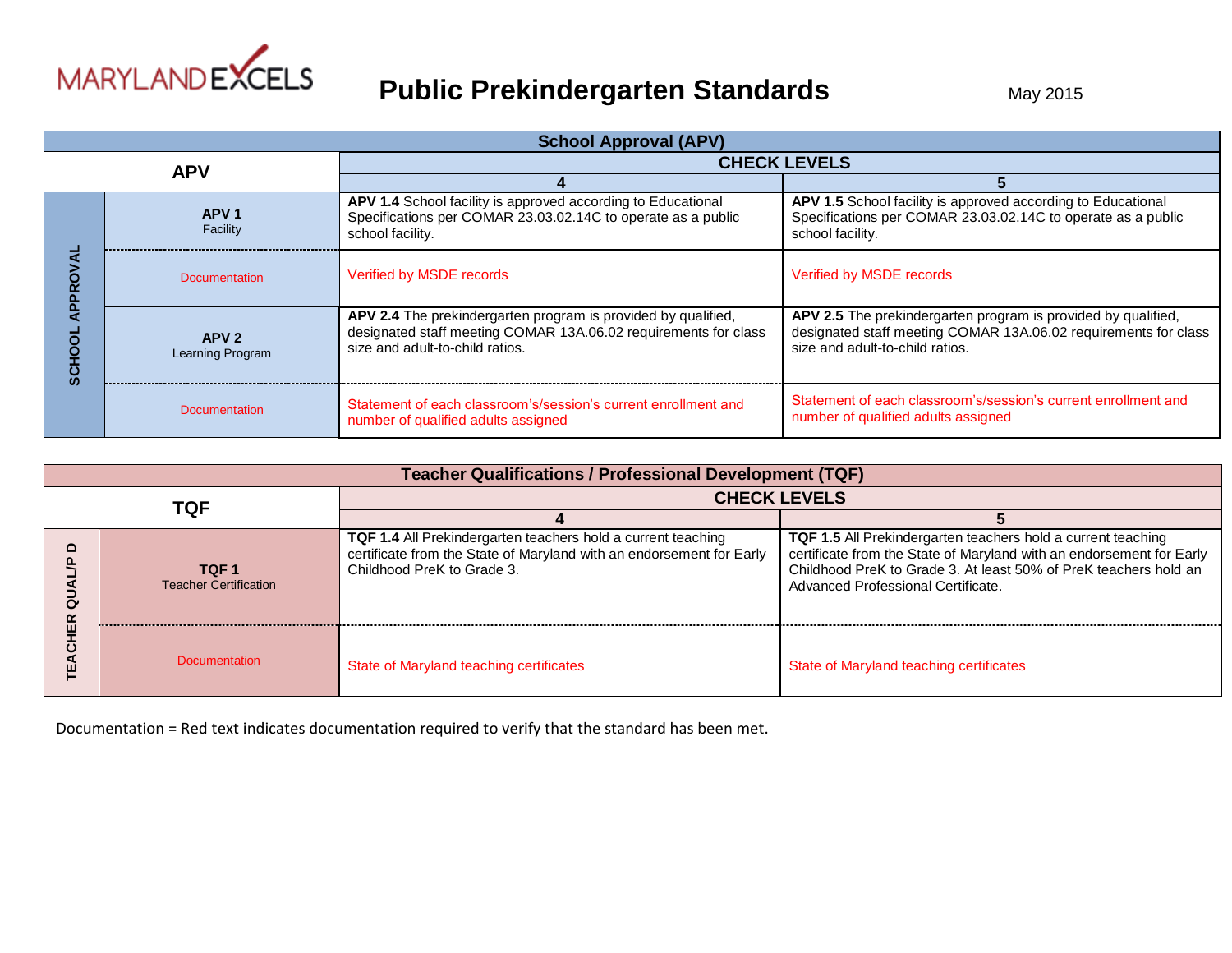

|                                         | <b>Accreditation/Validation and Rating Scale (AVR)</b> |                                                                                                                                                                                             |                                                                                                                                                                                                                                            |  |
|-----------------------------------------|--------------------------------------------------------|---------------------------------------------------------------------------------------------------------------------------------------------------------------------------------------------|--------------------------------------------------------------------------------------------------------------------------------------------------------------------------------------------------------------------------------------------|--|
| <b>AVR</b>                              |                                                        | <b>CHECK LEVELS</b>                                                                                                                                                                         |                                                                                                                                                                                                                                            |  |
|                                         |                                                        |                                                                                                                                                                                             | 5                                                                                                                                                                                                                                          |  |
| $\overline{6}$<br>ALIDATION<br>CCREDITA | AVR <sub>1</sub><br>Validation                         | AVR 1.4 Accreditation self-study completed and validation visit<br>requested from an organization recognized by MSDE.                                                                       | AVR 1.5 Accreditation/validation awarded by an organization<br>recognized by MSDE and school remains in good standing with<br>accrediting body.                                                                                            |  |
|                                         | <b>Documentation</b>                                   | Documentation from accrediting organization that visit has been<br>requested                                                                                                                | Letter or certificate of accreditation/validation award,<br>documentation from accrediting organization that annual report<br>has been received, if required by accrediting organization                                                   |  |
| ш<br><b>SCALI</b><br>RATING             | AVR <sub>2</sub><br><b>Rating Scale</b>                | AVR 2.4 CLASS assessment conducted by MSDE approved assessor<br>for a random sample of at least 50% of the PreK classrooms.                                                                 | AVR 2.5 CLASS assessment conducted by MSDE approved<br>assessor for a random sample of at least 50% of the PreK<br>classrooms according to the schedule established by MSDE.                                                               |  |
|                                         | <b>Documentation</b>                                   | CLASS summary report completed by MSDE-approved assessor                                                                                                                                    | CLASS summary report completed by MSDE-approved<br>assessor                                                                                                                                                                                |  |
|                                         | AVR <sub>3</sub><br>Program Improvement                | AVR 3.4 Process for continuous quality improvement developed and<br>implemented, informed by CLASS assessments, and program<br>priorities, including school readiness goals and objectives. | AVR 3.5 Process for continuous quality improvement<br>developed and implemented, informed by CLASS<br>assessments, accreditation/validation standards, and program<br>priorities, including school readiness goals and objectives.         |  |
|                                         | <b>Documentation</b>                                   | Program Improvement Plan addressing any CLASS domain score<br>below 4.5 and school readiness goals and objectives, with a statement<br>that includes the process of program improvement     | Program Improvement Plan addressing any CLASS domain<br>score below 5.0, any accreditation/validation standard not met;<br>and school readiness goals and objectives, with a statement<br>that includes the process of program improvement |  |

CLASS**™** = Classroom Assessment Scoring System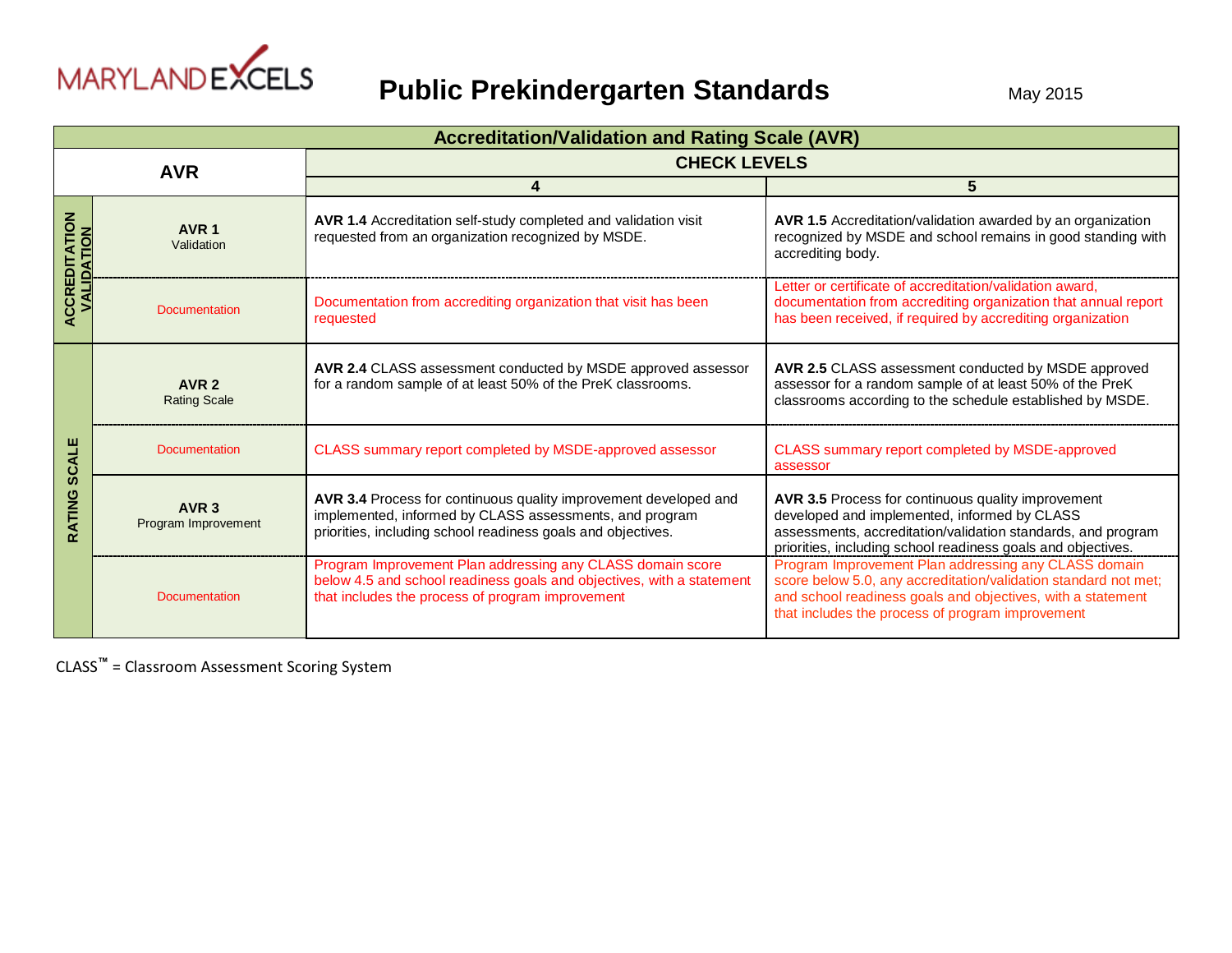

| Developmentally Appropriate Learning and Practice / Child Assessment (DAP) |                                                    |                                                                                                                                                                                                                                                                                                                                                      |                                                                                                                                                                                                                                                                                                                                                                                         |  |
|----------------------------------------------------------------------------|----------------------------------------------------|------------------------------------------------------------------------------------------------------------------------------------------------------------------------------------------------------------------------------------------------------------------------------------------------------------------------------------------------------|-----------------------------------------------------------------------------------------------------------------------------------------------------------------------------------------------------------------------------------------------------------------------------------------------------------------------------------------------------------------------------------------|--|
| <b>DAP</b>                                                                 |                                                    | <b>CHECK LEVELS</b>                                                                                                                                                                                                                                                                                                                                  |                                                                                                                                                                                                                                                                                                                                                                                         |  |
|                                                                            |                                                    |                                                                                                                                                                                                                                                                                                                                                      | 5                                                                                                                                                                                                                                                                                                                                                                                       |  |
| <b>TEACHING STRATEGIES</b>                                                 | DAP <sub>1</sub><br>Environment                    | DAP 1.4 Children are provided with opportunities to interact with their<br>peers in a developmentally appropriate environment, welcoming of<br>children of all abilities, that offers a balance of child-initiated and<br>teacher-directed activities, reflecting the interests of the children, their<br>primary language, and cultural background. | DAP 1.5 Children are provided with opportunities to interact with their peers in a<br>developmentally appropriate environment, welcoming of children of all abilities,<br>that offers a balance of child-initiated and teacher-directed activities, reflecting<br>the interests of the children, their primary language, and cultural background.                                       |  |
|                                                                            | <b>Documentation</b>                               | Daily Schedule and statement of the methodology for planning the<br>learning environment                                                                                                                                                                                                                                                             | Daily Schedule and statement of the methodology for planning the learning<br>environment                                                                                                                                                                                                                                                                                                |  |
|                                                                            | DAP <sub>2</sub><br>Planning and<br>Implementation | DAP 2.4 Lesson plans include developmentally appropriate content-<br>area based activities reflective of children's interests and skills; address<br>developmental needs of each and every child; are informed by<br>observations and information gained from families about their children;<br>and include information from an IFSP/IEP.            | DAP 2.5 Lesson plans include developmentally appropriate content-area based<br>activities reflective of children's interests and skills; address developmental<br>needs of each and every child; are informed by ongoing assessments,<br>observations and information gained from families about their children; and<br>include information from an IFSP/IEP.                           |  |
|                                                                            | <b>Documentation</b>                               | Lesson Plan for each PreK classroom and a statement of the<br>methodology for planning learning activities                                                                                                                                                                                                                                           | Lesson Plan for each PreK classroom and a statement of how instruction is<br>routinely modified based upon current student assessment.                                                                                                                                                                                                                                                  |  |
|                                                                            | DAP <sub>3</sub><br><b>Positive Guidance</b>       | DAP 3.4 Staff uses positive behavioral supports and strategies with<br>children that include: providing choices, using redirection, reflection,<br>and problem solving; and clear rules and expectations developed with<br>input from the children.                                                                                                  | DAP 3.5 Staff uses positive behavioral supports and strategies with children that<br>include: providing choices, using redirection, reflection, and problem solving; and<br>clear rules and expectations developed with input from the children.                                                                                                                                        |  |
|                                                                            | <b>Documentation</b>                               | Policy for positive behavioral practices                                                                                                                                                                                                                                                                                                             | Policy for positive behavioral practices                                                                                                                                                                                                                                                                                                                                                |  |
|                                                                            | DAP <sub>4</sub><br>Curriculum                     | DAP 4.4 A curriculum is implemented and aligned with the Maryland<br>Early Learning Standards as identified by the Local Education Agency.                                                                                                                                                                                                           | DAP 4.5 A curriculum is implemented and aligned with the Maryland Early<br>Learning Standards as identified by the Local Education Agency.                                                                                                                                                                                                                                              |  |
|                                                                            | <b>Documentation</b>                               | Statement of use of LEA curriculum                                                                                                                                                                                                                                                                                                                   | Statement of use of LEA curriculum                                                                                                                                                                                                                                                                                                                                                      |  |
| PLANNING                                                                   | DAP <sub>5</sub><br><b>Instructional Materials</b> | DAP 5.4 The school uses materials that are: developmentally<br>appropriate, accessible, promote multiple modes of exploration and<br>learning, reflect children's interests, culture and language; and support<br>children of all abilities.                                                                                                         | DAP 5.5 The school has a procedure for reviewing and updating instructional<br>materials. All materials, resources, and use of technology are developmentally<br>appropriate, support instructional outcomes, and are designed to engage<br>students in meaningful learning. There is evidence of student participation in<br>selecting and adapting materials.                         |  |
|                                                                            | <b>Documentation</b>                               | Statement of selection and use of instructional materials                                                                                                                                                                                                                                                                                            | Statement of selection and use of instructional materials                                                                                                                                                                                                                                                                                                                               |  |
| <b>CURRICULUM</b>                                                          | DAP <sub>6</sub><br>Differentiated Instruction     | DAP 6.4 There is evidence of differentiated instruction, including<br>children with disabilities, special health care needs and/or English<br>learners. There is evidence of use of an IFSP/IEP for individualized<br>planning for students with disabilities (if applicable).                                                                       | DAP 6.5 There is evidence of differentiated instruction, including children with<br>disabilities, special health care needs and/or English learners. There is evidence<br>of use of an IFSP/IEP for individualized planning for students with disabilities (if<br>applicable). There is evidence of teacher collaboration with other staff to meet the<br>individual needs of children. |  |
|                                                                            | <b>Documentation</b>                               | Lesson plan used or created within the past 6 months that reflects<br>differentiated instruction                                                                                                                                                                                                                                                     | Lesson plan used or created within the past 6 months that reflects differentiated<br>instruction and a statement of teacher collaboration                                                                                                                                                                                                                                               |  |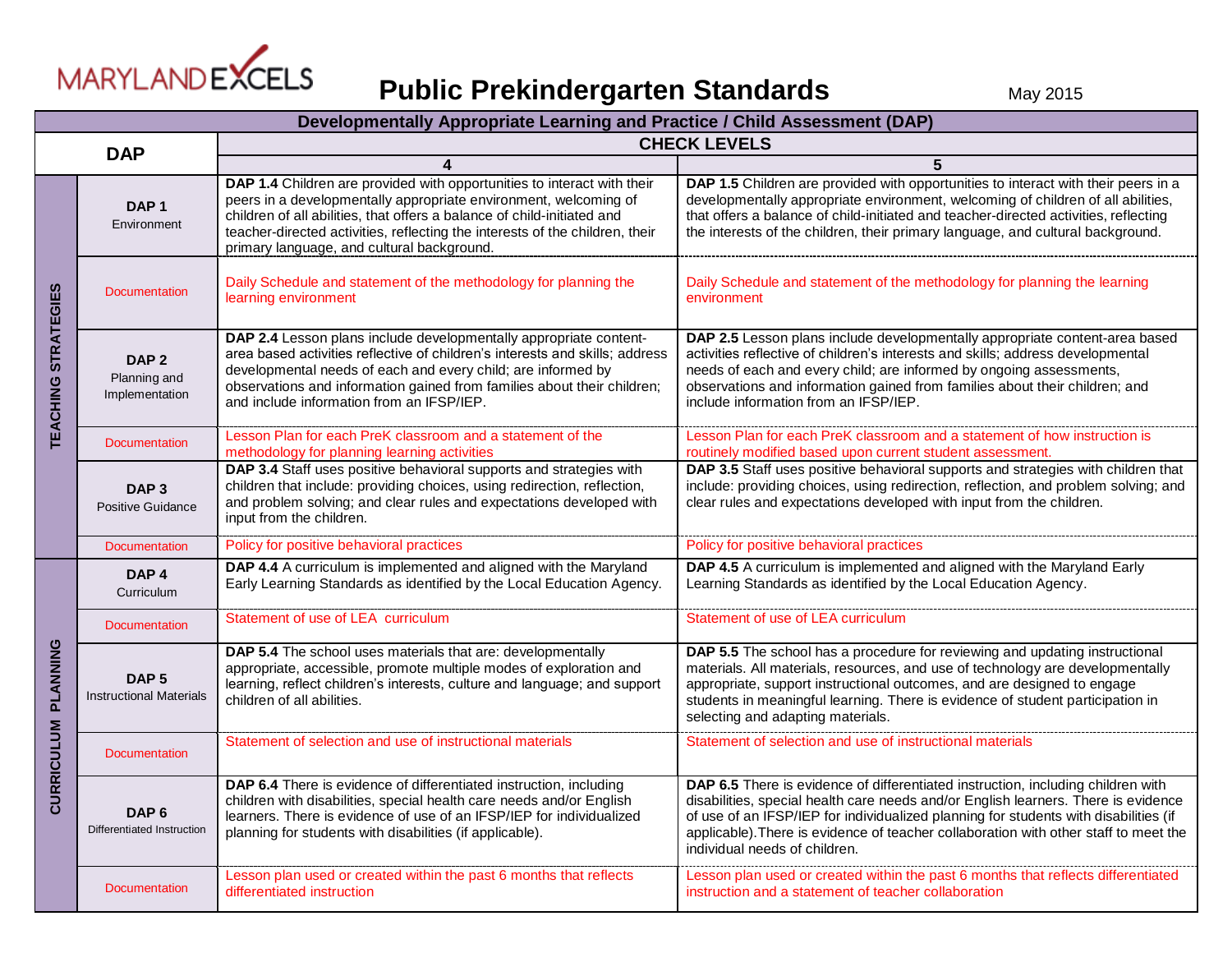

## **Public Prekindergarten Standards** May 2015

|            | Developmentally Appropriate Learning and Practice / Child Assessment (DAP) |                                                                                                                                                                                                                                                                                             |                                                                                                                                                                                                                                                                                                                                                                   |  |
|------------|----------------------------------------------------------------------------|---------------------------------------------------------------------------------------------------------------------------------------------------------------------------------------------------------------------------------------------------------------------------------------------|-------------------------------------------------------------------------------------------------------------------------------------------------------------------------------------------------------------------------------------------------------------------------------------------------------------------------------------------------------------------|--|
| <b>DAP</b> |                                                                            | <b>CHECK LEVELS</b>                                                                                                                                                                                                                                                                         |                                                                                                                                                                                                                                                                                                                                                                   |  |
|            |                                                                            | 4                                                                                                                                                                                                                                                                                           | 5                                                                                                                                                                                                                                                                                                                                                                 |  |
| ASSESSMENT | DAP <sub>7</sub><br>Developmental<br>Screening                             | DAP 7.4 Students are observed for developmental delays and referred<br>to a school-based interdisciplinary team for review, if warranted.<br>Teachers provide in-classroom interventions as appropriate; and<br>families are engaged throughout the process.                                | DAP 7.5. Students are observed for developmental delays and referred to a<br>school-based interdisciplinary team for review, if warranted. Teachers provide<br>in-classroom interventions as appropriate; and families are engaged throughout<br>the process. The school uses a monitoring and tracking system to determine the<br>outcomes of the interventions. |  |
|            | Documentation                                                              | Statement of school's process for identifying developmental delays,<br>referral for services and family engagement                                                                                                                                                                          | Statement of school's process for identifying developmental delays, referral for<br>services, family engagement and a description of the monitoring and tracking<br>system.                                                                                                                                                                                       |  |
|            | DAP <sub>8</sub><br><b>Child Assessment</b>                                | DAP 8.4 School has a procedure for child assessment using tools<br>designed for use with the curriculum, including formal and informal<br>assessment measures, such as developmental checklists, Early<br>Learning Assessment, portfolio development, and<br>observation/anecdotal records. | DAP 8.5 School has a procedure for child assessment using tools designed for<br>use with the curriculum, including formal and informal assessment measures,<br>such as developmental checklists, Early Learning Assessment, portfolio<br>development, and observation/anecdotal records.                                                                          |  |
|            | Documentation                                                              | Statement of child assessment procedures                                                                                                                                                                                                                                                    | Statement of child assessment procedures                                                                                                                                                                                                                                                                                                                          |  |
|            | DAP <sub>9</sub><br><b>Sharing Results</b>                                 | DAP 9.4 School has a written procedure that describes their practices<br>for sharing assessment results with families.                                                                                                                                                                      | DAP 9.5 School has a written procedure that describes their practices for sharing<br>assessment results with families.                                                                                                                                                                                                                                            |  |
|            | Documentation                                                              | Statement of how child assessment results are shared with families                                                                                                                                                                                                                          | Statement of how child assessment results are shared with families                                                                                                                                                                                                                                                                                                |  |

Domains = Language and Literacy, Mathematics, Social Studies, Science, Health, Physical Education, Fine Arts, Social Foundations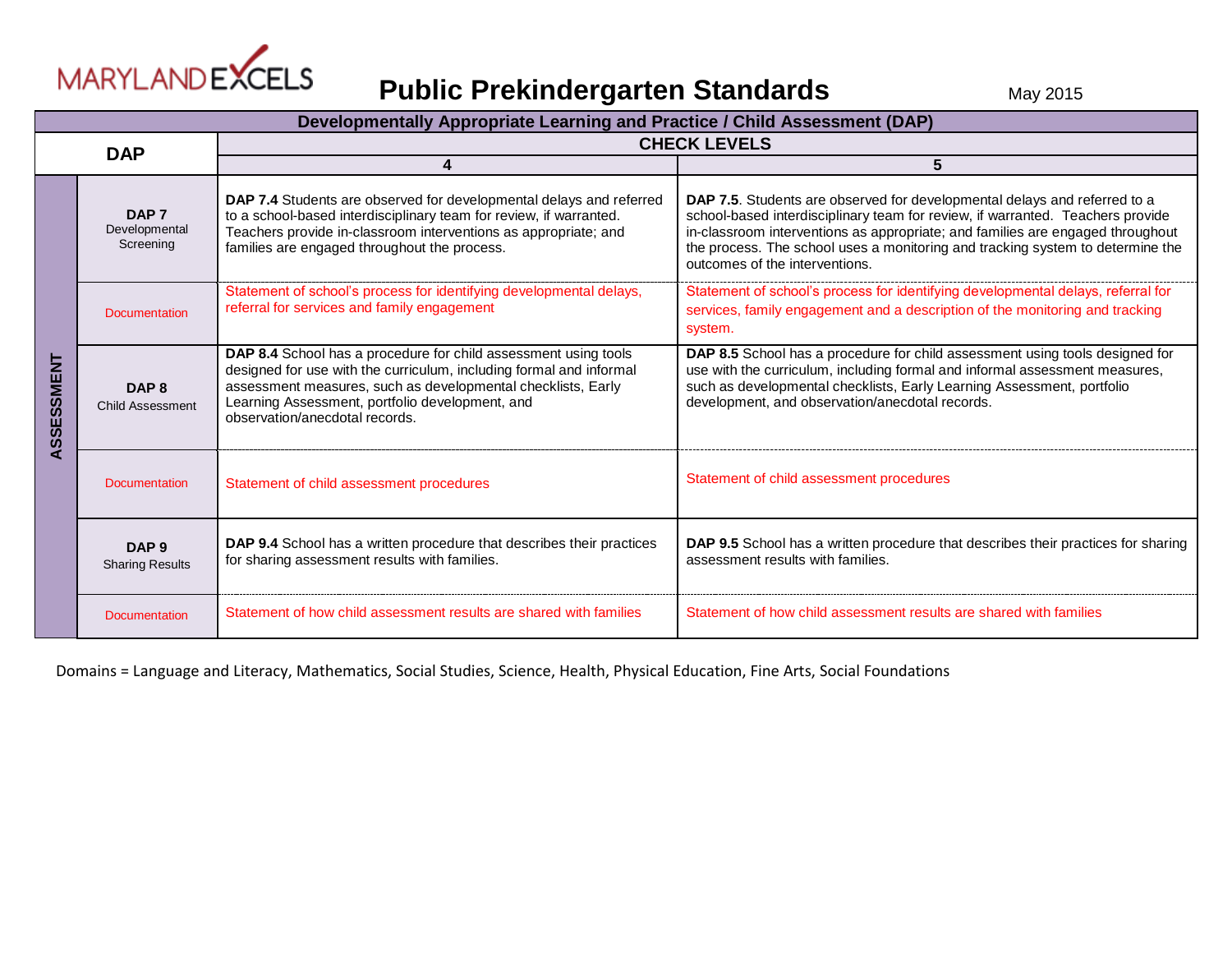

|                 | <b>Administrative Policies and Practices (ADM)</b>  |                                                                                                                                                                                                                                                                                                                                                                                                 |                                                                                                                                                                                                                                                                                                                                                                                                                                      |  |
|-----------------|-----------------------------------------------------|-------------------------------------------------------------------------------------------------------------------------------------------------------------------------------------------------------------------------------------------------------------------------------------------------------------------------------------------------------------------------------------------------|--------------------------------------------------------------------------------------------------------------------------------------------------------------------------------------------------------------------------------------------------------------------------------------------------------------------------------------------------------------------------------------------------------------------------------------|--|
| <b>ADM</b>      |                                                     | <b>CHECK LEVELS</b>                                                                                                                                                                                                                                                                                                                                                                             |                                                                                                                                                                                                                                                                                                                                                                                                                                      |  |
|                 |                                                     |                                                                                                                                                                                                                                                                                                                                                                                                 | 5                                                                                                                                                                                                                                                                                                                                                                                                                                    |  |
| <b>FAMILIES</b> | ADM <sub>1</sub><br><b>School Information</b>       | ADM 1.4 Families receive information about the school's philosophy or<br>mission, eligibility requirements, and enrollment procedures, and other<br>information such as: home/school communication, health, safety, physical<br>fitness, nutrition, emergency plans, teaching and learning, inclusion of<br>children with disabilities or special health care needs and behavior<br>management. | ADM 1.5 Families receive ongoing, updated information throughout the year,<br>about the school's philosophy or mission, eligibility requirements and enrollment<br>procedures, and other information such as: home/school communication,<br>health, safety, physical fitness, nutrition, emergency plans, teaching and<br>learning, inclusion of children with disabilities or special health care needs and<br>behavior management. |  |
|                 | <b>Documentation</b>                                | School Handbook for parents, website link and/or other materials                                                                                                                                                                                                                                                                                                                                | School Handbook for parents, website link and/or other materials and a<br>statement of how materials are reviewed and updated                                                                                                                                                                                                                                                                                                        |  |
|                 | ADM <sub>2</sub><br><b>Nutritional Information</b>  | ADM 2.4 If the school provides snacks and/or meals to students,<br>nutritional information is provided to families including how fat, sugar and<br>salt are limited.                                                                                                                                                                                                                            | ADM 2.5 If the school provides snacks and/or meals to students, nutritional<br>information is provided to families including how fat, sugar and salt are limited.                                                                                                                                                                                                                                                                    |  |
|                 | <b>Documentation</b>                                | Nutritional information provided to families that includes how fat, sugar<br>and salt are limited in food served by the school                                                                                                                                                                                                                                                                  | Nutritional information provided to families that includes how fat, sugar and salt<br>are limited in food served by the school                                                                                                                                                                                                                                                                                                       |  |
|                 | ADM <sub>3</sub><br><b>Nutritious Meals</b>         | ADM 3.4 If the school provides snacks and/or meals, fresh fruits and/or<br>vegetables are provided at least three times a week; and fat, sugar and<br>salt are limited in food served by the school.                                                                                                                                                                                            | ADM 3.5 If the school provides snacks and/or meals, fresh fruits and/or<br>vegetables are provided at least four times a week; and fat, sugar and salt are<br>limited in food served by the school. Students have opportunities for food<br>choices.                                                                                                                                                                                 |  |
|                 | <b>Documentation</b>                                | Sample menu                                                                                                                                                                                                                                                                                                                                                                                     | Sample menu                                                                                                                                                                                                                                                                                                                                                                                                                          |  |
|                 | ADM <sub>4</sub><br><b>Family Engagement</b>        | ADM 4.4 Families are provided with at least four different ways to be<br>engaged in the PreK program.                                                                                                                                                                                                                                                                                           | ADM 4.5 Families are provided with at least five different ways to be engaged<br>in the PreK program. Students provide input for projects that could be<br>enhanced by family participation.                                                                                                                                                                                                                                         |  |
|                 | <b>Documentation</b>                                | Examples of family engagement opportunities                                                                                                                                                                                                                                                                                                                                                     | Examples of family engagement opportunities and a statement of how students<br>provide input                                                                                                                                                                                                                                                                                                                                         |  |
|                 | ADM <sub>5</sub><br>Parent-Teacher<br>Conferences   | ADM 5.4 Parent-teacher conferences are conducted at least twice a year.                                                                                                                                                                                                                                                                                                                         | ADM 5.5 Parent-teacher conferences are conducted at least twice a year and<br>the teacher shares a work sample selected by the child.                                                                                                                                                                                                                                                                                                |  |
|                 | <b>Documentation</b>                                | Statement of school's policy for scheduling parent-teacher conferences                                                                                                                                                                                                                                                                                                                          | Statement of school's policy for scheduling parent-teacher conferences<br>including how the child is involved.                                                                                                                                                                                                                                                                                                                       |  |
| <b>STAFF</b>    | ADM <sub>6</sub><br><b>Staff Meetings</b>           | ADM 6.4 Staff meetings (PreK team or faculty) are held at least monthly.                                                                                                                                                                                                                                                                                                                        | ADM 6.5 Staff meetings (PreK team or faculty) are held at least monthly.<br>Teachers take a leadership role in promoting a culture of professional learning.                                                                                                                                                                                                                                                                         |  |
|                 | <b>Documentation</b>                                | Staff meeting schedule and at least one agenda                                                                                                                                                                                                                                                                                                                                                  | Staff meeting schedule and at least one agenda documenting teacher(s) in a<br>leadership role                                                                                                                                                                                                                                                                                                                                        |  |
|                 | ADM <sub>7</sub><br><b>Instructional Support</b>    | ADM 7.4 Classroom teachers receive professional development to<br>support instructional practices.                                                                                                                                                                                                                                                                                              | ADM 7.5 All teaching staff, including classroom assistants, receive professional<br>development to support instructional practices, and are provided opportunities<br>for collaboration.                                                                                                                                                                                                                                             |  |
|                 | <b>Documentation</b>                                | Calendar of professional development or professional development plan                                                                                                                                                                                                                                                                                                                           | Calendar of professional development or professional development plan and a<br>statement of how staff are provided opportunities for collaboration                                                                                                                                                                                                                                                                                   |  |
|                 | ADM <sub>8</sub><br><b>Performance Expectations</b> | ADM 8.4 The LEA provides a copy of the teacher performance<br>expectations to all staff members.                                                                                                                                                                                                                                                                                                | ADM 8.5 The LEA provides a copy of the teacher performance expectations to<br>all staff members. Teachers are provided with opportunities to request feedback<br>on teaching from both supervisors and colleagues.                                                                                                                                                                                                                   |  |
|                 | <b>Documentation</b>                                | <b>Teacher evaluation form</b>                                                                                                                                                                                                                                                                                                                                                                  | Teacher evaluation form or a statement of how teachers are provided<br>opportunities to request feedback on teaching.                                                                                                                                                                                                                                                                                                                |  |